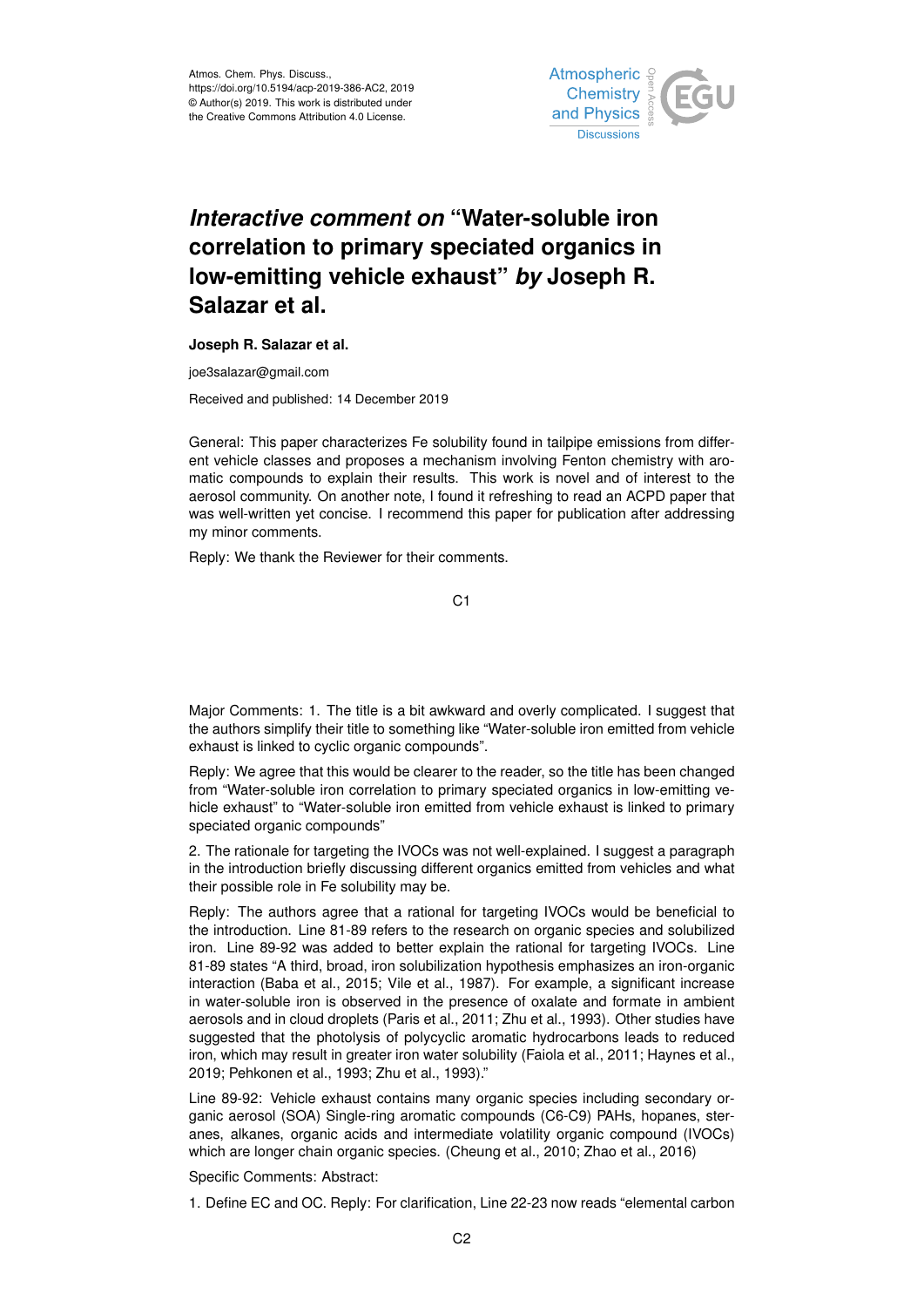(EC), organic carbon (OC)"

2. Sentence on lines 21-24 needs to be rephrased. I found it confusing. Reply: We thank the reviewer for this suggestion. To clarify for the reader, Line 23-26 has been divided in to two sentences and changed to "Naphthalene and intermediate volatility organic compounds (IVOC) were quantified for a subset of vehicles. The IVOC quantified contained 12 to 18 carbons and were divided into three subgroups: aliphatic, single ring aromatic (SRA), and polar (material not classified as either aliphatic or SRA)."

3. The end of the abstract should more clearly spell out the mechanism for the increased Fe solubility and include the role of Fenton chemistry.

Reply: To clarify for the reader, line 34-37 has been changed to "These results suggest that the large driver in water-soluble iron from primary vehicle tail-pipe emissions is related to the organic composition of the PM. We hypothesize that, during the extraction process, specific components of the organic fraction of the PM are oxidized and chelate the iron into water"

#### Introduction:

4. I suggest mentioning the different organics found in vehicle exhaust with attention to cyclic compounds and IVOCs. I also suggest mentioning how those compounds could affect Fe solubility to help establish the rationale for that aspect of your work.

Reply: 81-89 refers to the research on organic species and solubilized iron which led to the rationale to establish a relationship between water soluble iron and IVOCs. Line 81-89 states "A third, broad, iron solubilization hypothesis emphasizes an iron-organic interaction (Baba et al., 2015; Vile et al., 1987). For example, a significant increase in water-soluble iron is observed in the presence of oxalate and formate in ambient aerosols and in cloud droplets (Paris et al., 2011; Zhu et al., 1993). Even when compared to sulfuric acid, oxalic acid results in a greater increase in iron solubility because of the organic iron interaction (Chen and Grassian, 2013). Other studies have sug-

C3

gested that the photolysis of polycyclic aromatic hydrocarbons leads to reduced iron, which may result in greater iron water solubility (Faiola et al., 2011; Haynes and Majestic, 2019; Haynes et al., 2019; Pehkonen et al., 1993; Zhu et al., 1993)." Line 89-92: Vehicle exhaust contains many organic species including secondary organic aerosol (SOA) Single-ring aromatic compounds (C6-C9) PAHs, hopanes, steranes, alkanes, organic acids and intermediate volatility organic compound (IVOCs) which are longer chain organic species. (Cheung et al., 2010; Zhao et al., 2016)

5. I encourage the authors to include and discuss the following papers relevant to this study in the introduction and the results section: [Chen and Grassian, 2013; Fu et al., 2012; Meskhidze et al., 2017]

Reply: We agree that these references are important for this topic, so the following lines have been added. Line 57 "From these combustion sources, it has been shown that the species of iron differed greatly and had an impact in iron solubility (Fu et al., 2012)." Line 84 "Even when compared to sulfuric acid, oxalic acid results in a greater increase in iron solubility because of the organic iron interaction (Chen and Grassian, 2013)" Meskhidze et al., 2017, while important, was not added to the manuscript because a discussion of iron dissolved in seawater might confuse readers in understanding the context of this manuscript.

#### Methods:

# 1. Define FID

Reply: For clarity, Line 128-129 now reads "by gas chromatography, with detection by a flame ionization detector (FID)."

## Results:

1. Figure SI1 is important for showing that bulk organics and markers of inorganic acid processing (e.g., sulfate and nitrate) do not correlate with Fe and are not important for Fe solubility. I suggest showing at least these two aspects of your correlation analysis